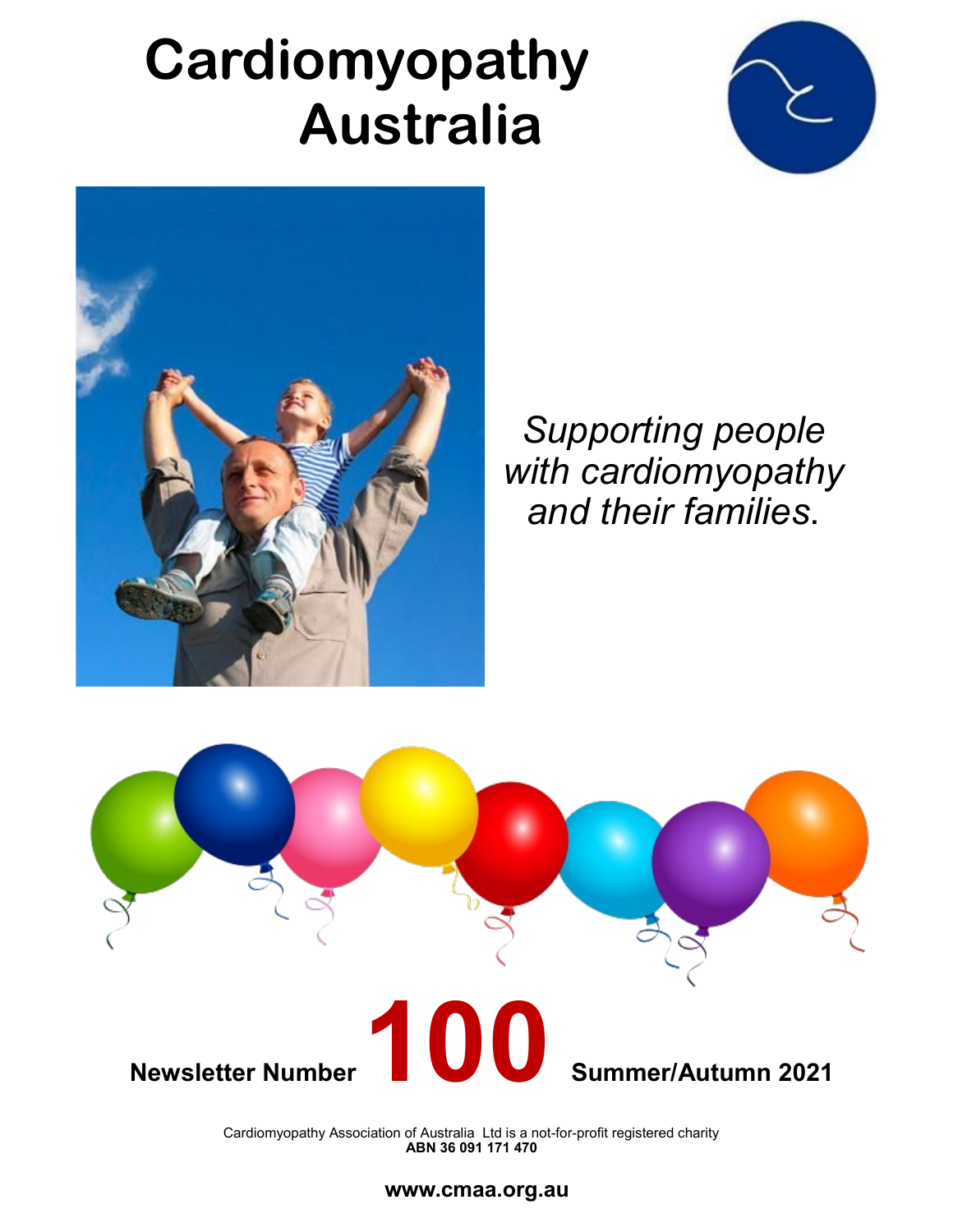

### *Contents*

| A history of HCM - Dr David Richmond8-10              |  |
|-------------------------------------------------------|--|
| HCM Research news - Prof Chris Semsarian11            |  |
| HCM Centres — Dr Barry Maron12-13                     |  |
| DCM: Two Decades of Discovery - Prof Diane Fatkin4-15 |  |
|                                                       |  |
| Evolution of the ICD- Anne Kirkness17                 |  |
|                                                       |  |
|                                                       |  |
|                                                       |  |
|                                                       |  |
|                                                       |  |
|                                                       |  |
| The Best of British (from Cardiomyopathy UK)26-31     |  |
|                                                       |  |

#### *Aims of the Association:*

- To provide the opportunity for individuals and their families to share their experiences and to support one another.
- To provide accurate and up-to-date information about Cardiomyopathy, when it is available, to members, their families and those in the medical profession.
- To increase public awareness of Cardiomyopathy.
- To foster medical research in this area.

The views and opinions expressed in this newsletter are those of the authors. They do not necessarily represent the views or policies of the Cardiomyopathy Association of Australia Ltd. While every effort is made to check the accuracy of information reproduced in this newsletter, readers are advised to check with the original source before acting on it. Medical details are specific to each case, and although conditions may appear similar, readers who require more specific information should consult their Cardiologist. Reproduction of any material in this newsletter needs the prior approval of the Association or the author. Requests may be made to the editors *(contact details are on page 3).* 

All reproductions must include an acknowledgment to the Cardiomyopathy Association of Australia Ltd. and, where applicable, the author.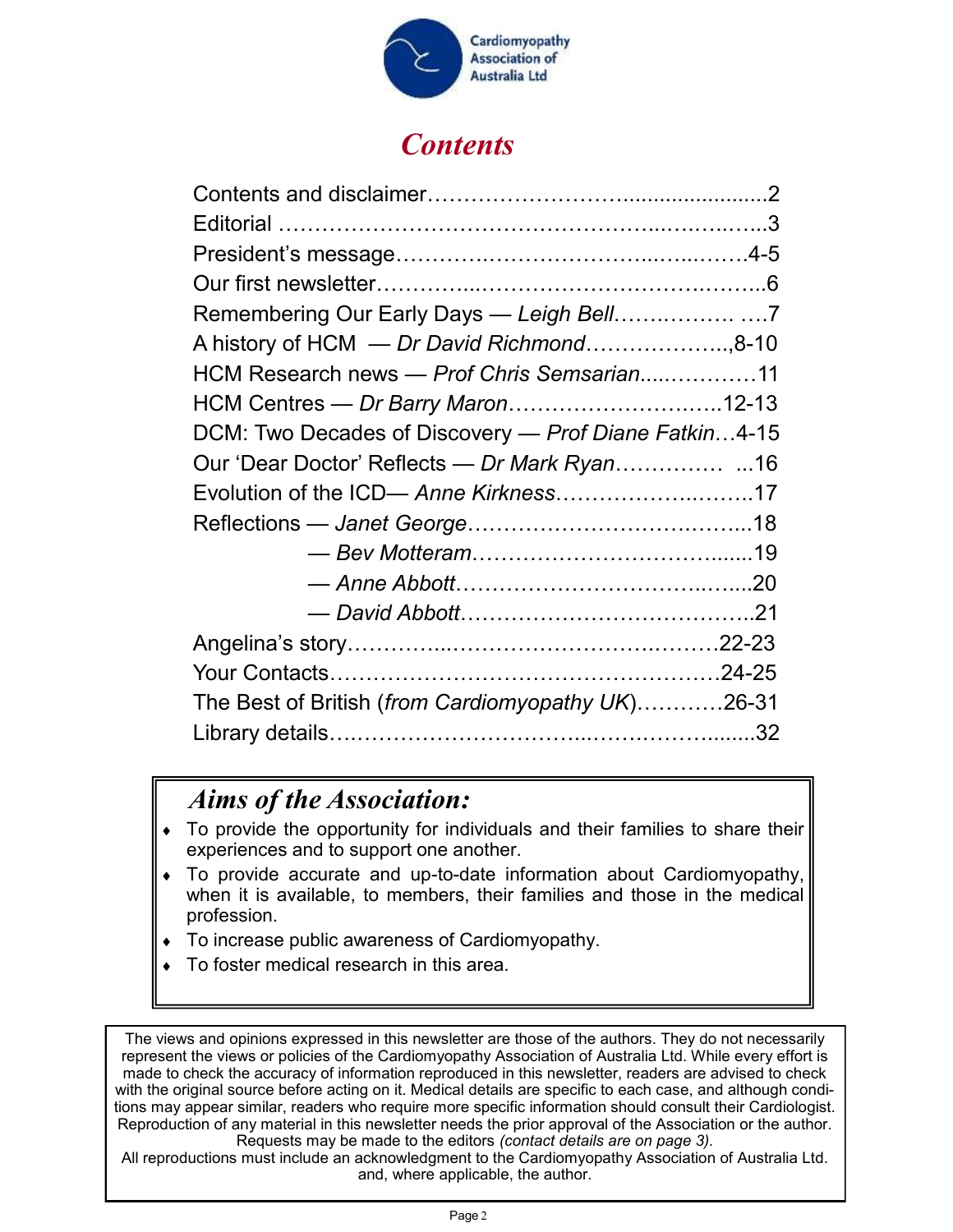

# *From the editor*

#### *Hello everyone, and welcome to our 100th newsletter!*

To commemorate this milestone, we've asked our contributors to submit pieces on the theme 'Looking Back'. This they have willingly done, and we have a wonderful selection of fascinating articles, many covering the significant advances in research over the decades, others recalling personal memories.

Our newsletter has undergone quite a few changes since it first appeared in 1994. This historic first edition is reproduced on page 6 and is followed by some very early recollections of our association from Leigh Bell, the daughter of Robyn Bell, our founder. Leigh was on hand to witness the very beginnings of the association, and recalls Robyn's outstanding determination and her many achievements.

Now it's my turn to look back! My initial role with CMAA (from 1997–2004) was as Membership Secretary. I remember, though, that roles inevitably overlapped in those earlier days, and we all helped out where necessary. So before I became editor, I found myself helping with the printing of the newsletter (all hard copies in those days) and its preparation for distribution. The North Shore Heart Research Foundation (now Heart Research Australia) had very kindly offered us the use of their copying facilities, so when newsletter time came around, the current editor (Kate Moncaster) and I spent many hours printing, collating and stapling several hundred copies and labelling each envelope. Somehow, when we came to assemble the last copy, we *always* found we'd ended up with the wrong number of pages. With a sigh, we'd go back through every stapled page of every copy until at last we came across those that were missing. It was quite a big day!

In 2002, Julie Temple and I took over from Kate, and when Julie retired I became sole editor. This involved a dramatic learning curve for me as my computer skills were still fairly primitive. I continued until Margot Maurice and John Gallagher took over, and Margot and John were followed by Anne and David Abbott until they took on other roles three years ago. Then I was back at the invitation of our President, Alistair Kerr.

I was determined to stay until this, the 100th edition! And now I've decided it's time to retire. Much as I've enjoyed the role, I'm hoping to devote more time to other aspects of my life, although I'll still be involved with the CMAA in many ways. My thanks go to everyone who has supported me in the role. Janet George in particular has been a wonderful back-up, and Bev Motteram has offered invaluable support from the very beginning.

I'm handing over the reins to not just one, but *three*, very capable volunteers! Carly Bannan (our Membership Secretary and Facebook Manager) and her two sisters, Dannalee and Elise, are all set to combine their creative skills as joint editors! I feel sure they will enjoy the experience and I send them my very best wishes.

Kindest regards to you all,

Flora



*Flora Bloomfield Newsletter editor*

*Email: florabloomfield@bigpond.com Phone: 02 9969 5774*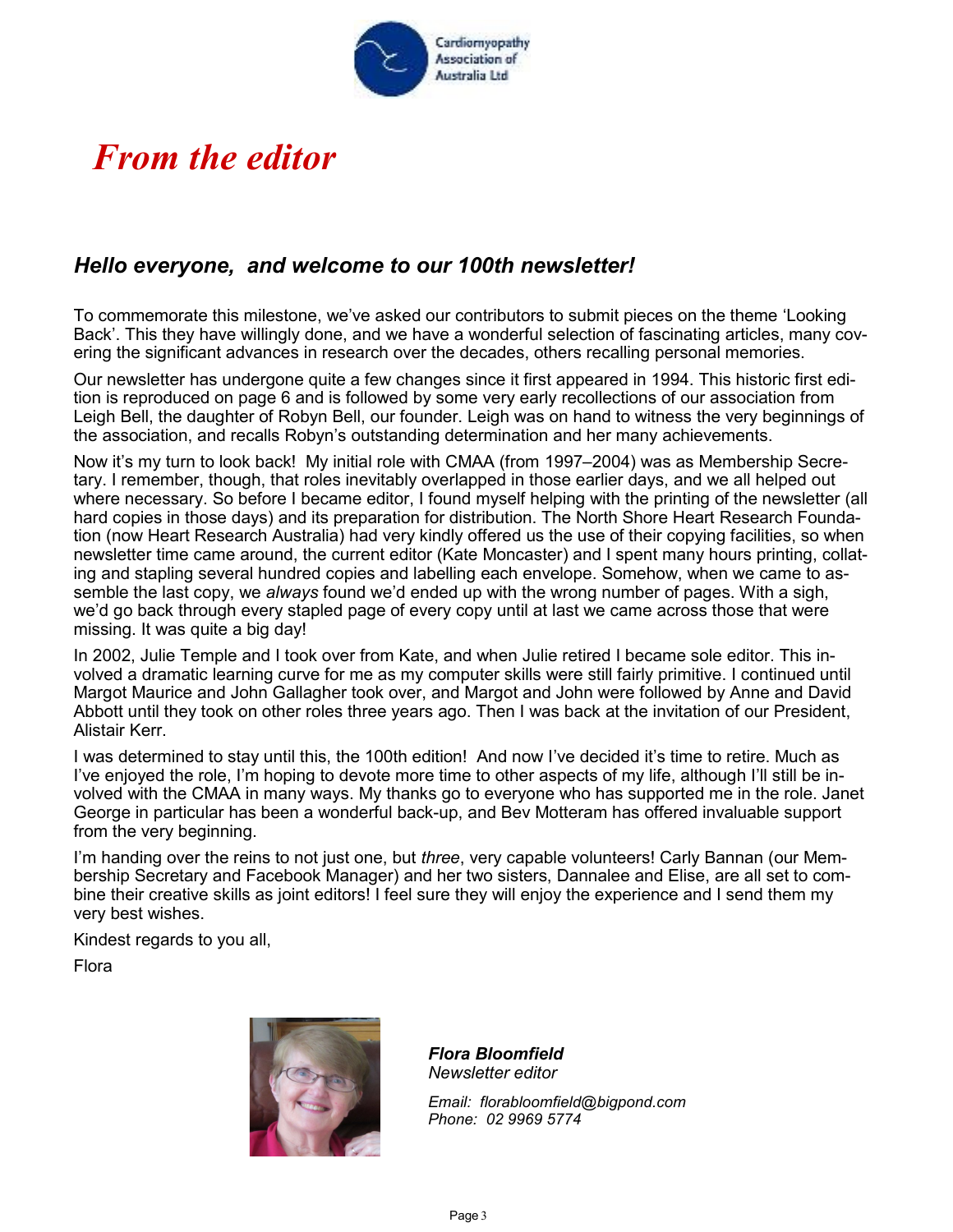# *President's report*

*Dear members and readers,*

### It is certainly worthy of many congratulations that this edition of our newsletter is its one hundredth. Since its founding in 1994 the newsletter has been the Association's window

displaying to our readers a mixture of informative articles and anecdotes. During this time there has only been a handful of editors trusted with providing the latest news to provide support and hope for members and their families who look forward to each edition.

Our founder, Robyn Bell was the first editor and it is great that a copy of the first edition is available to include in this edition. Kate Moncaster, Flora Bloomfield and Julie Temple were editors in the formative years of the Association and were instrumental in setting high standards carried forward to today.

Special mention must be made of Margot Maurice who, assisted by her partner John Gallagher, was editor from 2006 to 2013. Margot was diagnosed with dilated cardiomyopathy in 1984 and given "six months to live" – the subject of her first book. She passed away in August last year in private as she wished – I understand **not** from cardiomyopathy. I referred to her as a bionic woman who despite many serious health setbacks continued to serve as a director to the end – Vale Margot, a dear friend and colleague.

David Abbott, President of the Association when first incorporated and his wife Anne a former National Secretary took over the editorial reins in late 2013 and continued until 2018. Anne continues to provide enjoyable copy.

Flora Bloomfield, the current editor, has maintained the tradition of providing members and other readers with information concerning cardiomyopathy, those that have it and those that treat it. However as you will read in her editorial, Flora is soon to retire from the position. This has been her second term as editor since joining CMAA in November 1995. A current director, Flora also served previously as membership secretary.